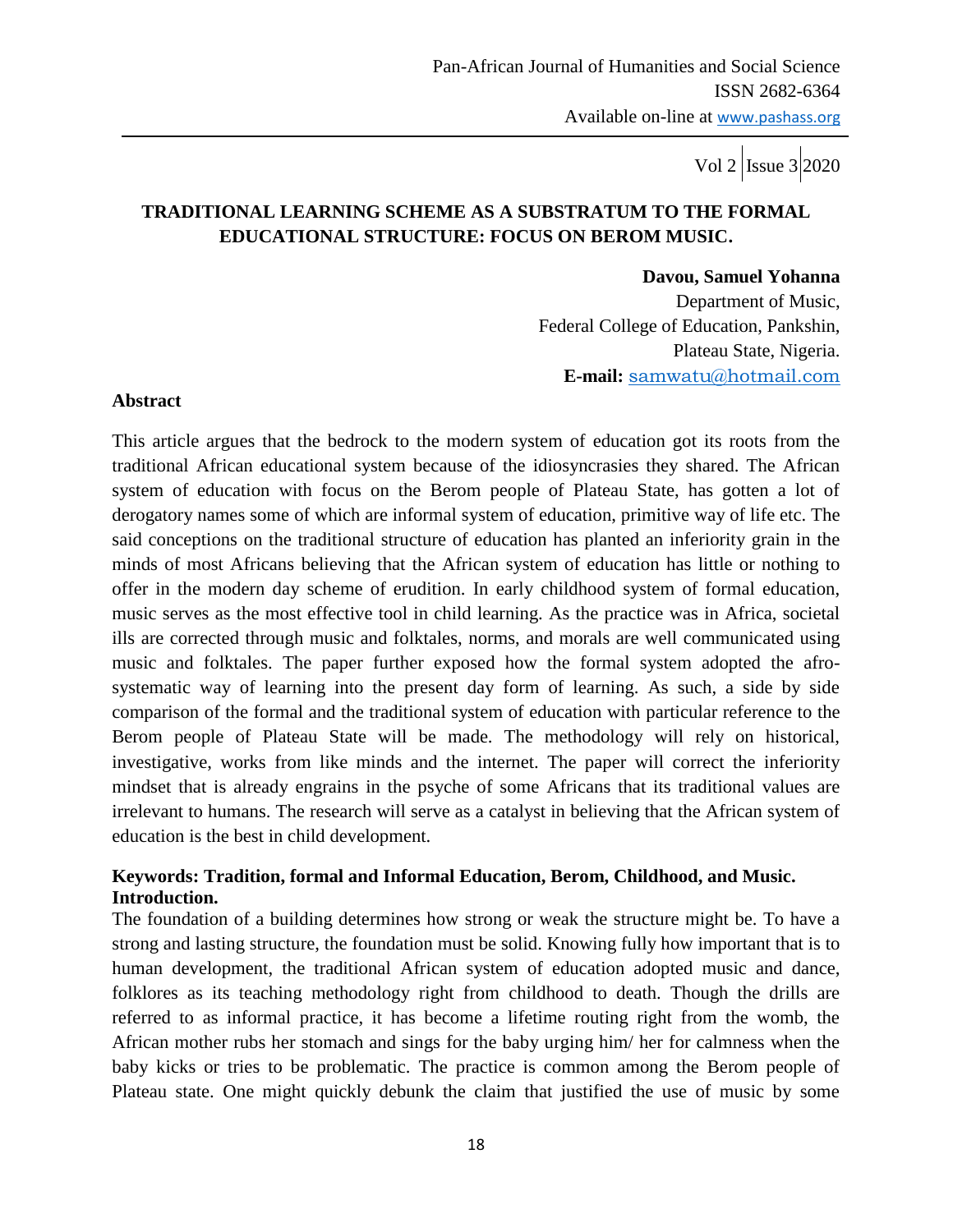African communities as stated above but Teachout (2016) affirms the claims with the statement below that:

> The first indications of a response to musical stimuli occur in the last three months of pregnancy. During this period, the auditory cortex and neurons of a fetus have stabilized and functioning researchers have found clear evidence of fetal responses to musical stimuli. Furthermore, it is thought that musical sounds introduced in uterus, after the auditory cortex has developed, can affect subsequent infant behavior…infants responded with differential changes in vital functions including heart rate, blood pressure, and respiration when listening to recordings of contrasting musical styles (p. 3).

Oral transmission and apprenticeship which served as the transmitting agent in African traditional system of education are undoubting the footing to the basic foundation of learning in childhood because of their non-writing, learner involvement, and reputational procedures. The systems are widely accepted to be the most effective patterns of learning in childhood that lead to modern civilization and development. Civilization and development can only be achieved through education. Thus, one will not be off the beam to say that the groundwork to the present day education originated from Africa. In the old Africa, it is the right of every child to be educated thus making education part of life and essential to human existence just like the air we breathe and the water we drink. In the old Africa, right from the womb to birth, children are exposed to lullabies by their biological mothers who serve as the child"s first teacher, the nannies and guidance as well. Self-discipline is influenced in folklores by their child"s peers, the aged and all adults in the community; as the child grows to maturity, he/she is exposed to domestic works especially to the female folks, while the male children are exposed to agriculture and games. The use of words, gesture, symbols, and motif are used in communication to convey messages, give instruction when necessary (Vanqa, 1995: Emeagwali, 2006). Base on interest, the child chooses a trade or a skill programme where he or she is attached to a specialist to learn under by tutorship and mentorship. At the end, masters are groomed on various field such as, Native doctors/herbalist, master instrumentalist, singers and dancers, great hunters, craftsmen, blacksmiths, textiles and master wavers etc. The students are certified by their masters when they have fully become masters in their fields (an oral interview with Da Bot Dumu, July 7, 2018). The African traditional system of education has been proven to be the most productive educational practice of all times; this is evidently clear in the product that has been produced, for example, the Igbo Traditional system of apprenticeship in terms of human resourcefulness is by far the most effective, productive and societal driven than the western system of education has produced (Olutayo, 1999).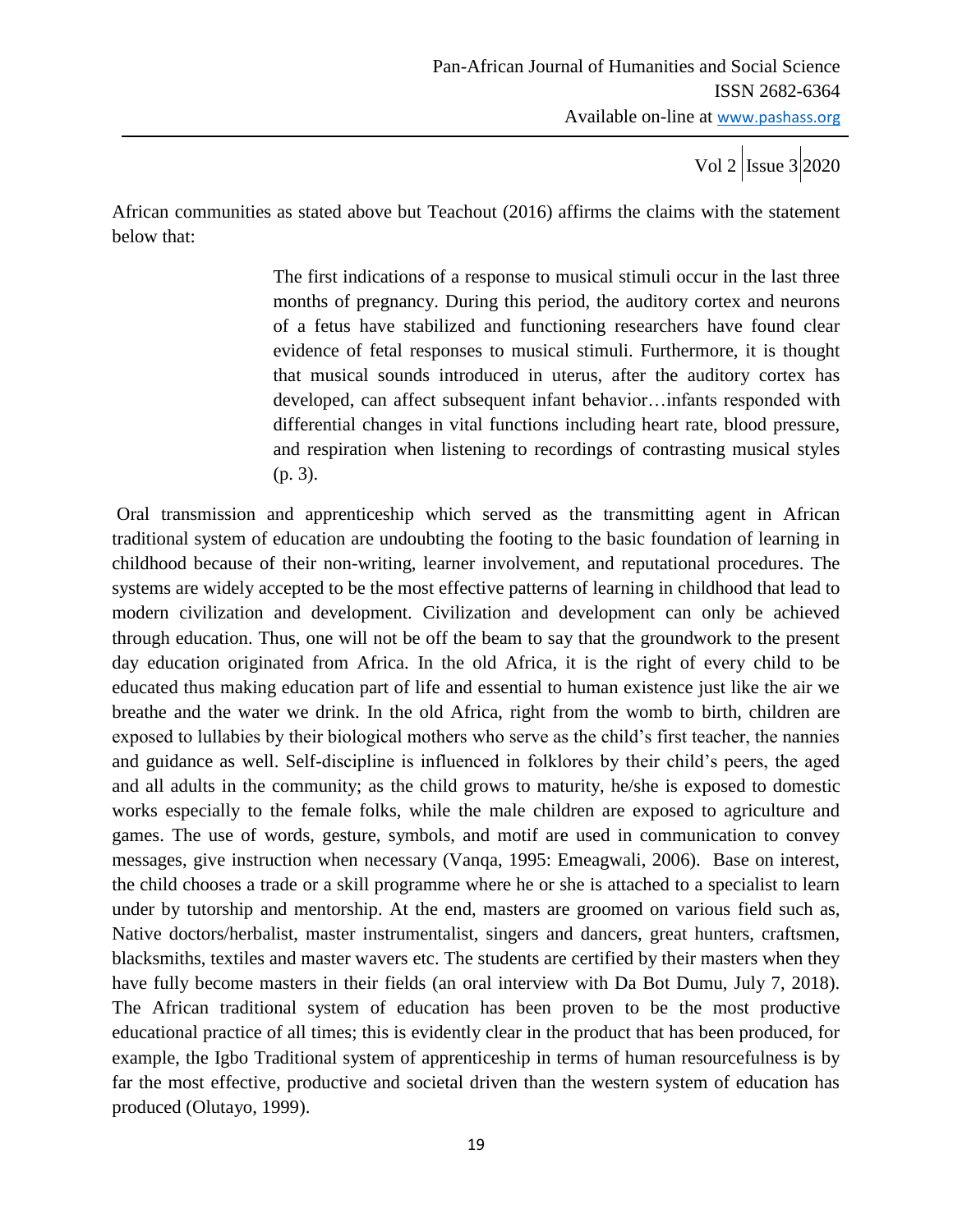There has been a strong argument on whether or not should the African traditional system of education should be term formal or non-formal system of education but Mosweunyane (2013) give a reason why it should be referred to as the non-formal system of education as thus:

> It is important to mention that the learning did not follow any comprehensive and formal curricula, which in most cases resulted in important knowledge and skills getting lost when the custodians of such knowledge and skills died or lost their cognitive abilities, such as going insane (p. 50).

To fully understand how the traditional African system of education which is widely regarded as non-formal system of education but has greatly influenced the modern day system of education, referred to as the formal system of education, a clear definition of the term, non-formal and formal systems of education. It needs to be explained and the words of Dibs (1988:300-301) explains the terms to mean formal education as a systematic educational system, organized and structured, model and administered in accordance with lay down rules and norms with a clear objective and a curriculum with contents and methodology. The system is connecting the educational process that involves the teacher, a classroom for students as well as an institution with certificates issue at the end of the study.

Non-formal: it is simply the system of education that lack a well define set of features, such as an adopted strategy, student attendance, decreasing in contacts between teacher and student and sometimes activities take place outside the establishment some of which could be, home reading and paperwork, apprenticeship, educative processes, the curriculum is flexible with no fix duration or time lapse of study until the student is certified by his master or the student fills he is done with the programme.

With focus on the Berom traditional system of education, the system has its mode of education and skills orally transmitted from one generation to another. The paper will highlight some similarities in curricular activities between the African traditional curricular and the western curriculum with focus on the musical activities. The paper will demonstrate how the African traditional system of education is more effective than the Eurocentric system of educational practice in Nigeria. The Eurocentric approach which is sentimental and bias in nature provides education to the privileged ones with the sole aim of generating revenue to its proprietors. The modern system of education deprives the less privilege in the society access to formal education with activities such as class lectures and teleconferencing unlike the education for all system that was a practice in old Africa. Boateng (1985) noted some retrogressive elements introduced into Africa by the Eurocentric and Americentric systems of education that are obstacles in the process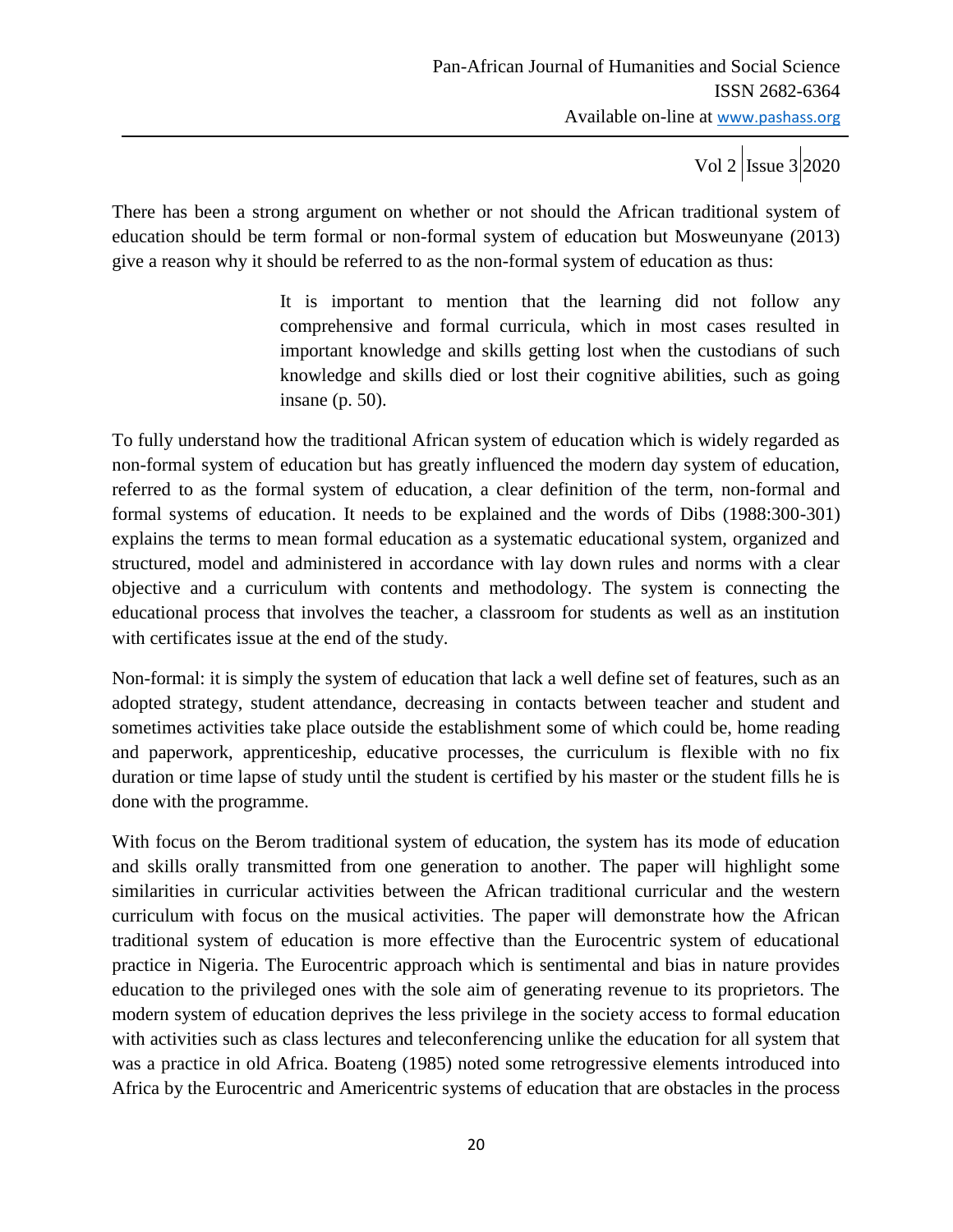of cultural spread and communication bond between the old and the young in a symbiotic union. The oral educational system is literally links that encompasses music, fables, folklore, proverbs, etc. regarded as the educational footing of the traditional African educational system are fast going into extinction.

To retain some reminisce of African beauty through documentation and discussion. An attempt will be made in highlighting some aspects of African traditional music education that has been totally absorbed into the modern day education especially education in childhood.

# **The Berom Traditional Educational System and its Curriculum**

According to archeological findings through the use of thermos-luminescence testing as well as a radio dating process, the Berom People of Plateau State Nigeria are part of the Nok family of central Nigeria. Before the advent of colonialism into Jos the settlement area of the Berom people, they are known for their skills in craft, hunting, farming, military tactics, etc. The opening of the Berom land to mining in the 19th century further exposes the Berom people to the British colonist form of civilization. During the mining expedition in Jos by the colonist, a lot of archeological evidences put the Berom people as the first most civilize African and were unveiled during the exploration of Jos where some artifacts of human heads between 500 BC and 200 BC were uncovered in 1928 by Lt. Colonel J. Dent-Young. Also, Mr. Stobart made the following observations on the inhabitance of Jos as far back as 1914 thus: "...the men are remarkably good iron workers and smelters and good agriculturists" (Azgaku & Osuala, 2015. Davou, 2018).

The Berom are among those prominent communities that existed at the sites where the pottery of the Nok Terracotta was found. Even though they were predominantly farmers and hunters they also had the skills of manufacturing goods. Among which are clay pots, spire, and arrows for war and hunting, crafts, herbs specialist. Their technological and artistic mavens, their education evolution especially the Nok Culture is believed to have existed right from the end of the Stone Age to the beginning of the Iron Age in the region. To achieve such creative artistic Terracotta head, farming implements, weapons and utensils, brewing of beer, the extraction of oil from certain plants and yams formed as part of their diet, construction of bans for grains storage, needs great exceptional skills and lay down processes that needed to be taught by a specialist. Whereas the community lacks a specialist in that area of need, an apprentice is sent to a nearby community sometimes a distance community to learn from that community such practice is evident among the Bantu people who the Berom people fall under. The richness of iron especially tin, ironstones and columbine found in Berom settlements further left canvassers on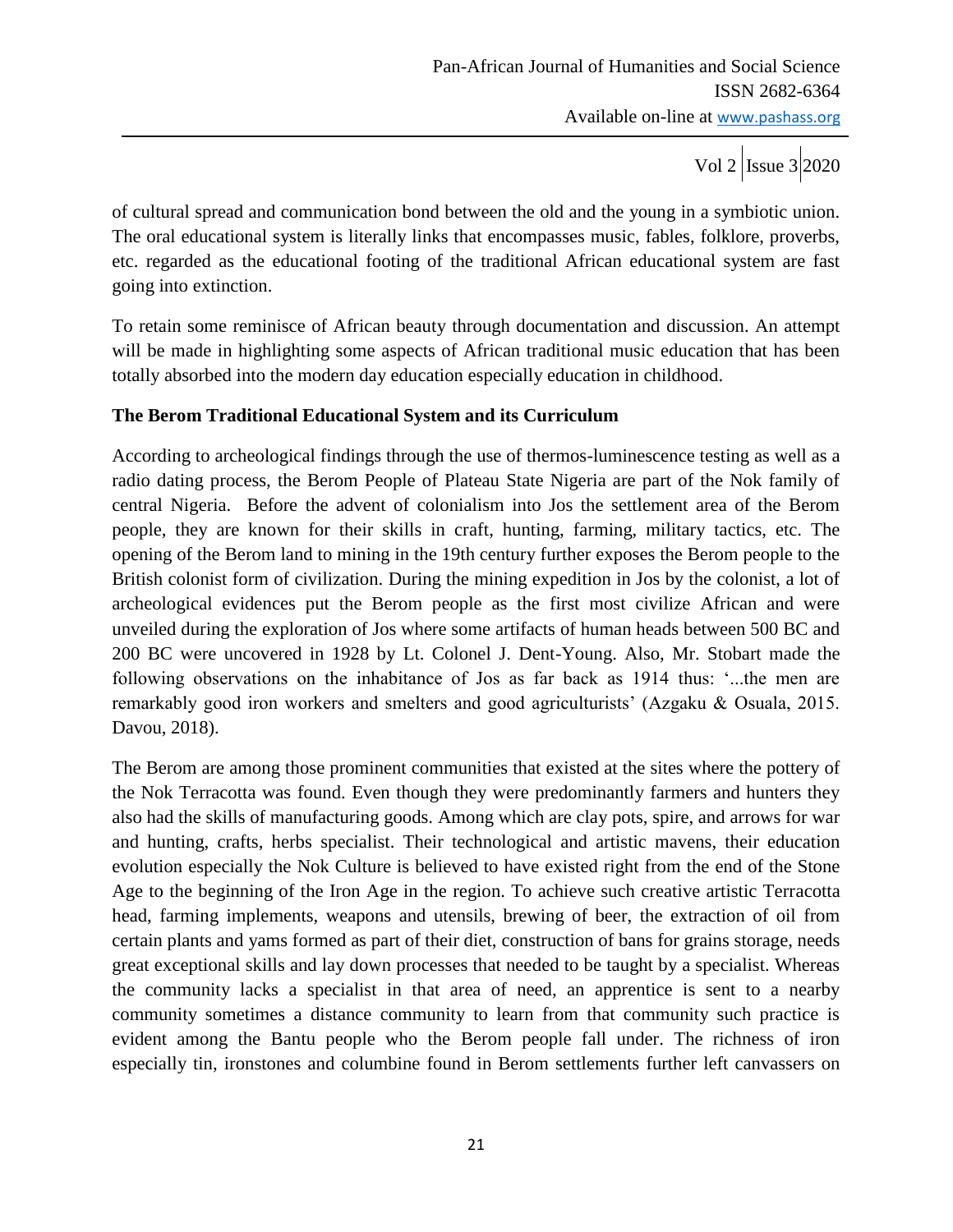the odds that the Berom culture feasibly had as the world"s earliest iron melting industry (Rupp, Bruenig & Amaje, 2008).

In the traditional system of education, though there were no certificates issued after graduation as the practice in Eurocentric system of education, there were recommendations from their masters that ascertain the certification of their students. One could wish to question if such a practice could be term as education? Njoki, Kinyua, and Muli, (2015) stated that:

> However, western educational models and interests have devalued indigenous cultures and education, projecting them as anti-progressive. Meanwhile, Eurocentric views argue that there are just two educational systems i.e. Western education and Islamic education. They observe that since education necessarily involved writing, and African education was not written before the invasion of the continent by Arabic-Islamic and European educational systems, it means that there was no education. This view was not strange especially at a time when Eurocentric scholars like A.P. Newton, Professor of Imperial History at the University of London, stated that "History only begins when men take to writing". Yet a close study of the indigenous African education system shows that the universal objectives of education were targeted and remain inherent in African childrearing cultures. However, the predominance of the Western education model is unquestionable because of the ideological and technological influence on the world at large. Nevertheless, it is important to note that effective curricula reforms aimed at rendering education relevant to the advancement of any African nation. This can only succeed when the triple heritages are consulted. This has not been the case in most African countries and that is why reforms have tended to fail to render education relevant to African perceptions and development needs. (p. 144)

Some scholars gave their blunt view of education as thus:

Dewey in 1916 notes that education is not training for life, rather it is the living. He further explains that education is the progression of existing through a nonstop refurbishment of proficiencies with the sole purpose of taken control of the environment. Adeyinka (2002) viewed education as the act of transmitting the culture of a society from one generation to the other, the route by which the adult fellows in the society grooms" younger ones. Going by the above views on the concept of the education one will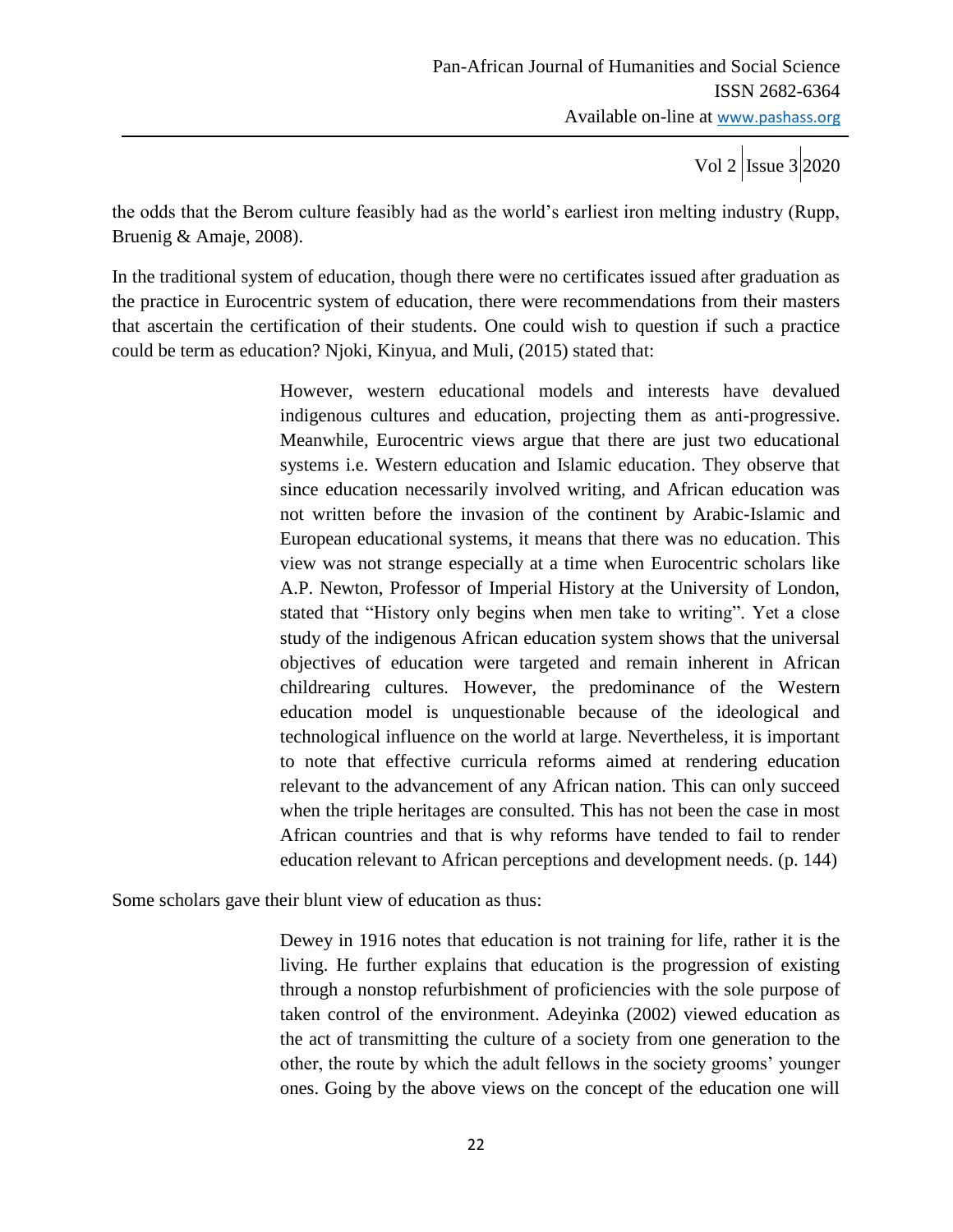be convinced that the ancient Africans were right on track as their system of education gave the parents total control over their broods, navigating them to societal dominance (Njoki, Kinyua, and Muli, 2015).

The traditional system of education among the Berom people throw its weights on the family, community, erudite elders, connoisseurs, and the astute men folk and women folk regardless of age. Clans have their lay down rules, taboos, history, and norms that must be passed orally from one generation to another. The education is strictly guided with discipline right from the womb till death. The Reverend Yohanna Davou of RCC Turu in Jos-South of Plateau State in one of his sermon (n. d) on the Topic 'Bearing good fruit' gave an illustration on how his grandfather threaten to cut down an Olive tree that refused to bear fruits for many years, his grandfather took an ax went to the tree and spoke threat to the tree, when the grandfather promised to cut down the tree the following year if it refused to bear fruit, coming year, the olive tree bears the sweetest fruit in large quantity. In an oral interview with Mrs Linda Kiritmwa Yaro on April 24, 2019 in Federal College of Education Pankshin Plateau State on the Topic "discipline in African traditional educational culture", she stated that; Educating the African child starts right from the womb, parents communicate to their children through talking or tapping and the child quickly adhere to instruction. Especially unborn children who give their mothers difficulties during conception and the newly born who give their parents sleepless nights, the parents use verbal communication and gestures sometimes a pat on the baby"s back or hips does a lot in educating the child on the need to be calm. Sometimes, during teething she said, children become restless and tend to bite their mother"s nipples while breastfeeding them, the mother through expressions and gesture makes the child understands the implication of his or her act, when that expression and gesture repeatedly done to the child, the child understand the implication of his/her act and adjust immediately.

In the Berom traditional system of education, education is unselective as the natives believed then, that raising children is a collective responsibility of the entire community, not an individual business as the case it is now.

Just like the practice might be in other African community the traditional system of education the Berom people rely on these educational aims as its pillars.

- 1. Preparedness: Equipping the children for distinctive roles in society.
- 2. Functionalism: Societal responsibilities were thought to the children to become valuable to their families, clans, society, as well as need-based.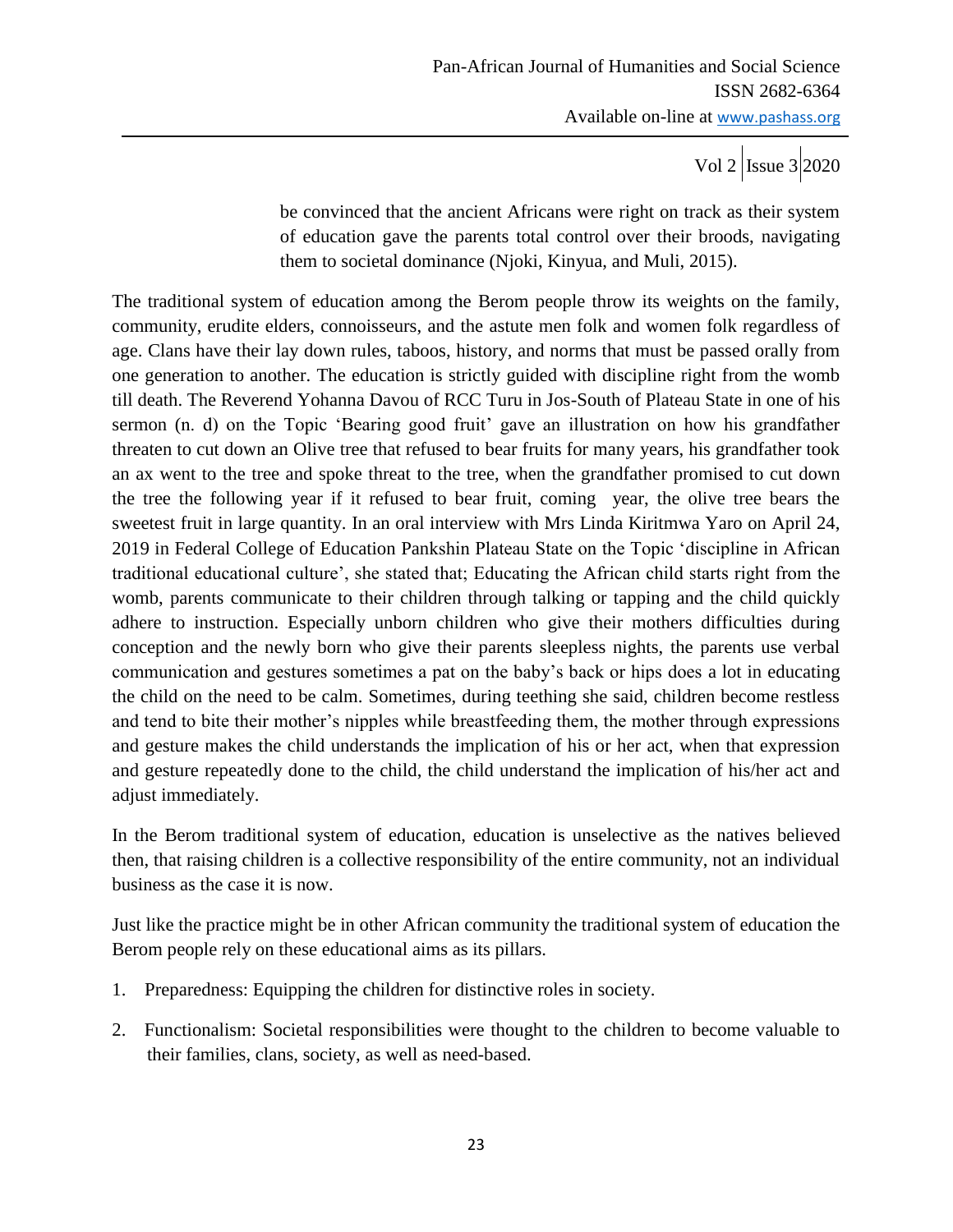- 3. Perenialism: Learning through total observation, questioning was totally discouraging and seen as an act of disobedient in some occasion.
- 4. Holisticism: Process where the learner is expected to learn everything within a disposal with no area of specialization as it is done in the Eurocentric system of education.
- 5. Communalism: This system was aimed at bringing up children within the philosophy of that community by the whole members of the community. As they believe that the upbringing of a child is a communal responsibility, not an individual responsibility (Sifuna, and. Otiende, 2006).

To crown it all, the African viewpoint of traditional education was moderately logical and aimed at providing a pattern to the life of the community. The aim is productive and functional in nature with the sole aim of inculcating a sense of societal, communal and family responsibility where all must contribute in one way or the other in the development of his or her society. Values, history, and literature are preserved through, music, folklore, proverbs, etc. that are symbolically and orally transmitted from generation to generation.

### **The Berom Traditional Curriculum Vs Eurocentric Curriculum**

The Berom curriculum just as it is in other African communities could be broadly classified into two dimensions, which are the physical and ethical. Nevertheless, both realms of education are inseparably intertwined. The traditional Berom curriculum though not documented as the western curriculum but, already established in stages as the child grows, the child is introduced into the new stage of curricular activities as he/she progresses in life. Some of the content in the traditional Berom curriculum as suggested by Okoro (2010:144) include:

> …mental broadening, physical fitness, moral uprightness, religious deference, good social adjustment, and interaction…both children and adolescents took part in such activities as wrestling, dancing, drumming and acrobatic display... In traditional African societies, the main emphasis of education was on "mastery-learning... In this direction, individual training incorporated of various social values like honesty, respect for other people"s property and right and the dignity of labour. Hard work and productivity, self-reliance and collective orientation towards the maintenance of social values and social order, were however at the epicenter of African traditional education (pp. 144-145).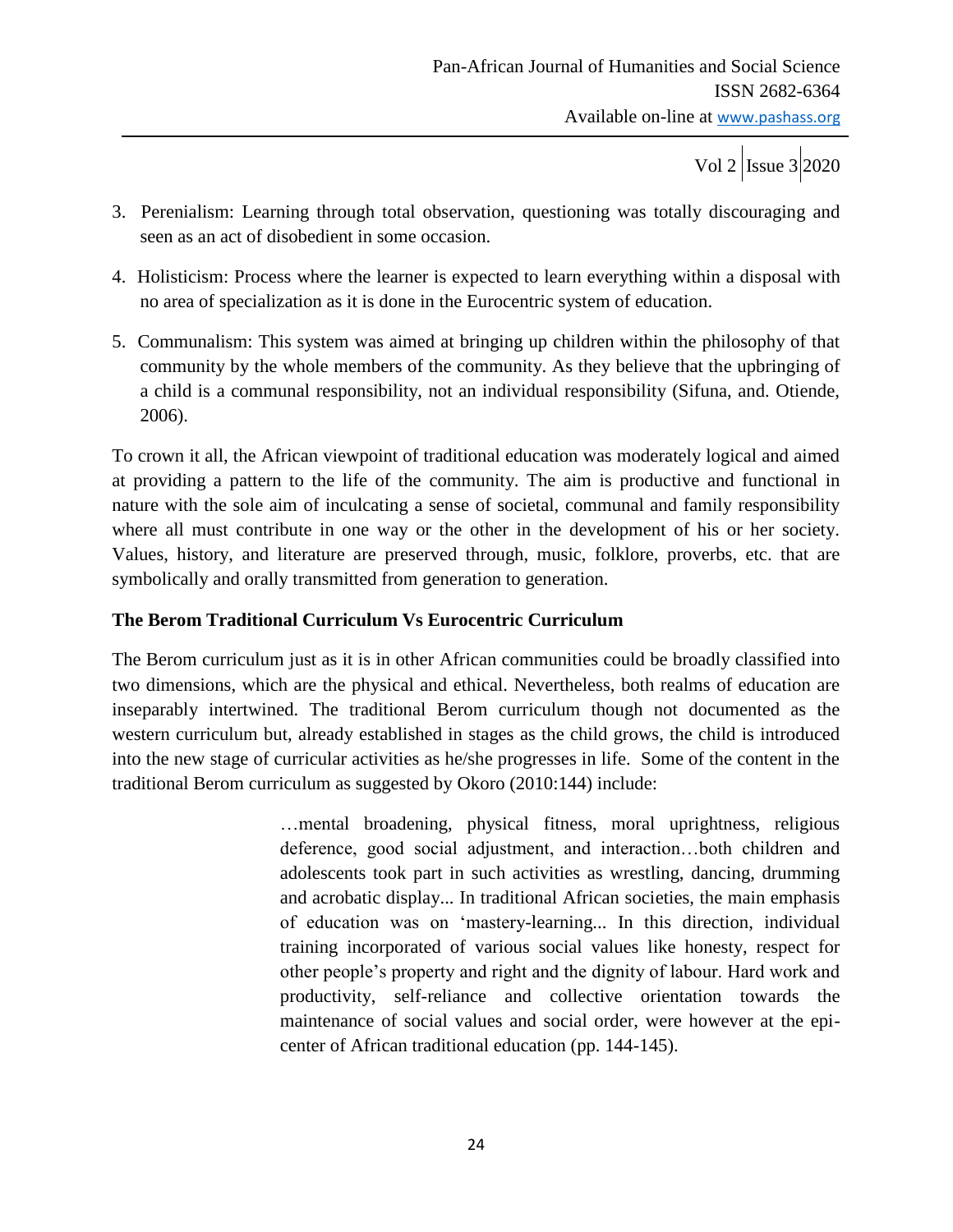In respect to vocation and apprenticeship which serve as the backbone to the African learning system, children were taught in agriculture and husbandry that include farming, fishing, animal rearing with birds inclusive. The second is crafts textile that include, weaving, knitting, mat making and forging of local farm implements, etc. the third is Building and construction and the programmes are, the building of houses, rhombus, etc. that include roofing and fencing of apartments with cactus or hard grasses. Other courses inclusive in the traditional Berom education curriculum are Home management that involves cooking of different dishes, games which includes hunting, wrestling, seek and hide and also music and dance. Lectures in traditional Berom educational education takes place both at home and in the bushes or mountains. For the female folks, their lectures are domesticated, their mothers and the elderly women in the community serve as their primary instructors, and sometimes they go outside their comfort zones to gather firewood, to the stream in search of water or clay to make pots and grass for baskets. For the male counterpart is more tedious as most of their educational institutions are in the bush the reason is they are guided on family upkeep, defense and welfare which they are initiated into adult life, most African communities take the tenderfoots outside their community of social comfort to isolation, often in the bush, mountains and caves areas of the community.

The Eurocentric curriculum is consciously designed to meet up the need of the society, unlike the African traditional curriculum that is not designed or documented.

### **Role of Music in the Berom Traditional Curriculum**

According to Rodney (1972), Indigenous African education is outstanding: it has a close links with social life, both in material and spiritual nous; its collective nature; its multi-crosswiseness; and its liberal improvement in orthodoxy with the continuous stages of somatic, passionate and psychological development of the child. For emphatic reasons, the basic aims in African traditional educational system are futuristic and youth-driven thus, the training given to the youths is in defense of their territory. The training is military in nature and gearing towards family progress, agricultural and cultural growth. The training is as well gender driven, the female training is domesticized and the male own is focused toward general leadership, war, games, and agriculture (Block, 1973). Above all, the entire process of the training into productive humanity among the Berom people is musically catalyst. While the baby is still in the womb, through tapping of the belly to calm the kicking baby, mothers introduce rhythms to the unborn child while she is doing her domestic duties. When an African woman is pregnant, the child reacts to the mothers" action and emotions. It is highly a taboo among the Berom people for pregnant women to be given an unhealthy treatment, for it is believed that the emotion of the woman has effects on the unborn baby as such; pregnant woman is treated with high love and affection. Women who got pregnant out of wedlock are forced into matrimony with their spouses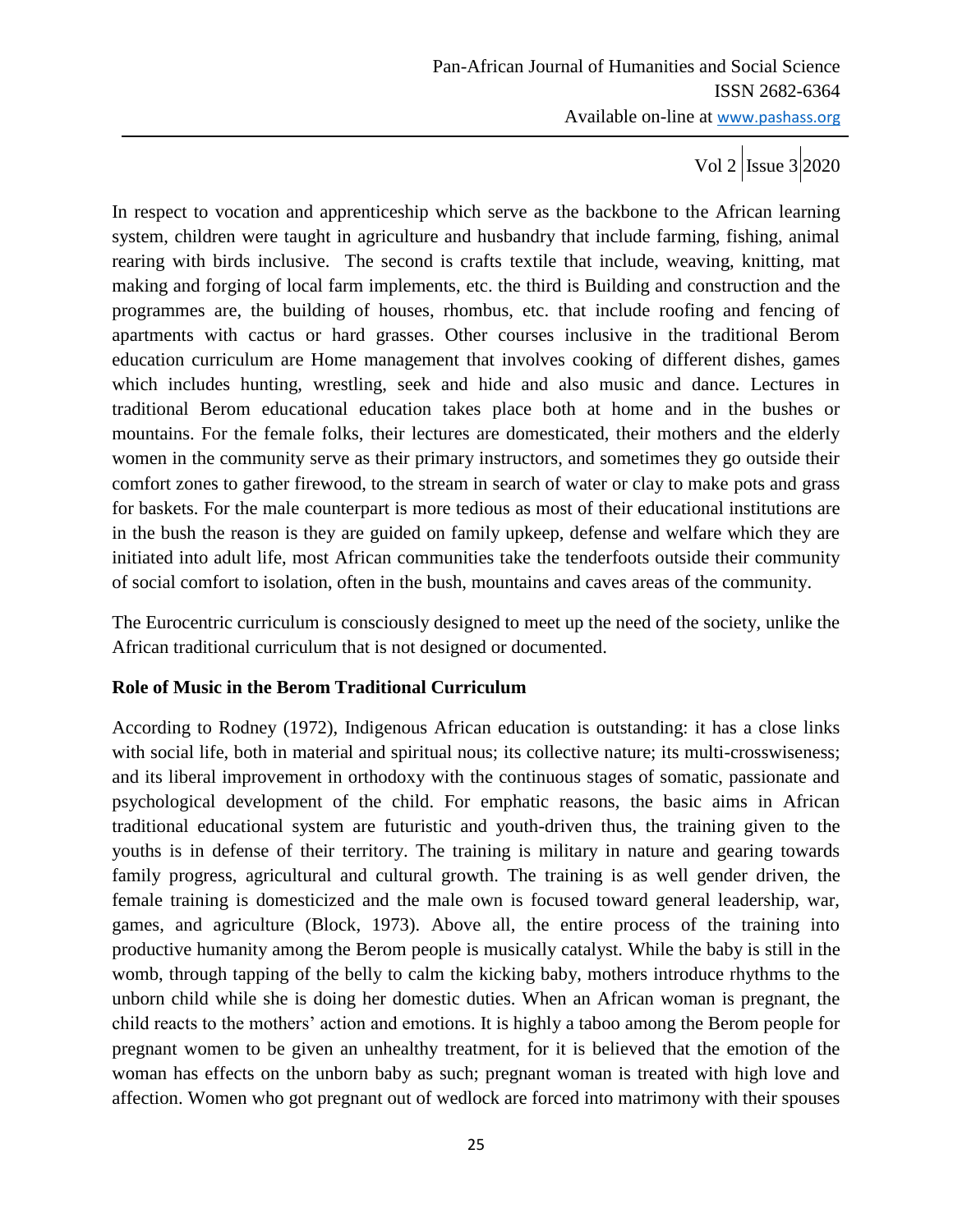even when they unprepared for marriage. For the sake of the unborn child, they are forced to stay together but can be separated when the child is given birth to and is done with breastfeeding. The baby and the mother remain with the supposed father of the child. It is believed that at that period, the love shared among the parents have a great effect on the psychological growth of the baby (interview granted to Da Dalyop Zongo of Nyango Gyel on April 27, 2019).

Music especially the type that involves vocals among the Berom people is not in any way for entertainment, it's strictly educational, motivational, aesthetic/bolstering and for worship purpose. Only dance is used for entertainment. Below are some varieties of music and their roles:

- a. Lullaby: Bolstering purposes
- b. Work songs: Motivational, Bolstering purposes
- c. War/hunting songs: Motivational and educational
- e. Initiation/circumcision songs: Aesthetical, Motivational, Educational, and Bolstering.
- f. Dirge: Educational, Motivational and Bolstering purposes
- g. Folklores: Educational, Motivational and Bolstering purposes
- h. Ceremonies/moonlight dance: Educational, Motivational and Bolstering purposes.

The Berom people also use music for record purpose, their histories, proverbs are preserved using music. Music is used to validate the myths of its heroes, victories/loss of wars, records of plaques and natural catastrophes, etc. in childhood. Children are exposed to varieties of songs related to those areas to prepare them for the task ahead. Children are exposed to almost all kinds of songs even when they have not come of age to participate in the events or rituals. In the early years of childhood, the biological mother or adopted parents in the case where the biological mother is death, the child"s guidance or foster parents become the first teacher responsible for the child"s education and the community assumes the greater role in the education of the child and training, is gender base. Thus, language training is primarily received from child"s mother, extended family, and the community. The child's peer group becomes weighty as the youth approaches the stage of circumcision or initiation as the case might be for male children. At this stage, folklores comprising of myths, legends, folksongs and folktales, proverbs, music, and dances, and so on are all geared toward preparing the youth for adulthood (Smith, 1940). For easy retention and memorization of the ethical rules practice, various songs are sung, to keep track. No song of the Berom people is a taboo as such, participation is unrestricted except for the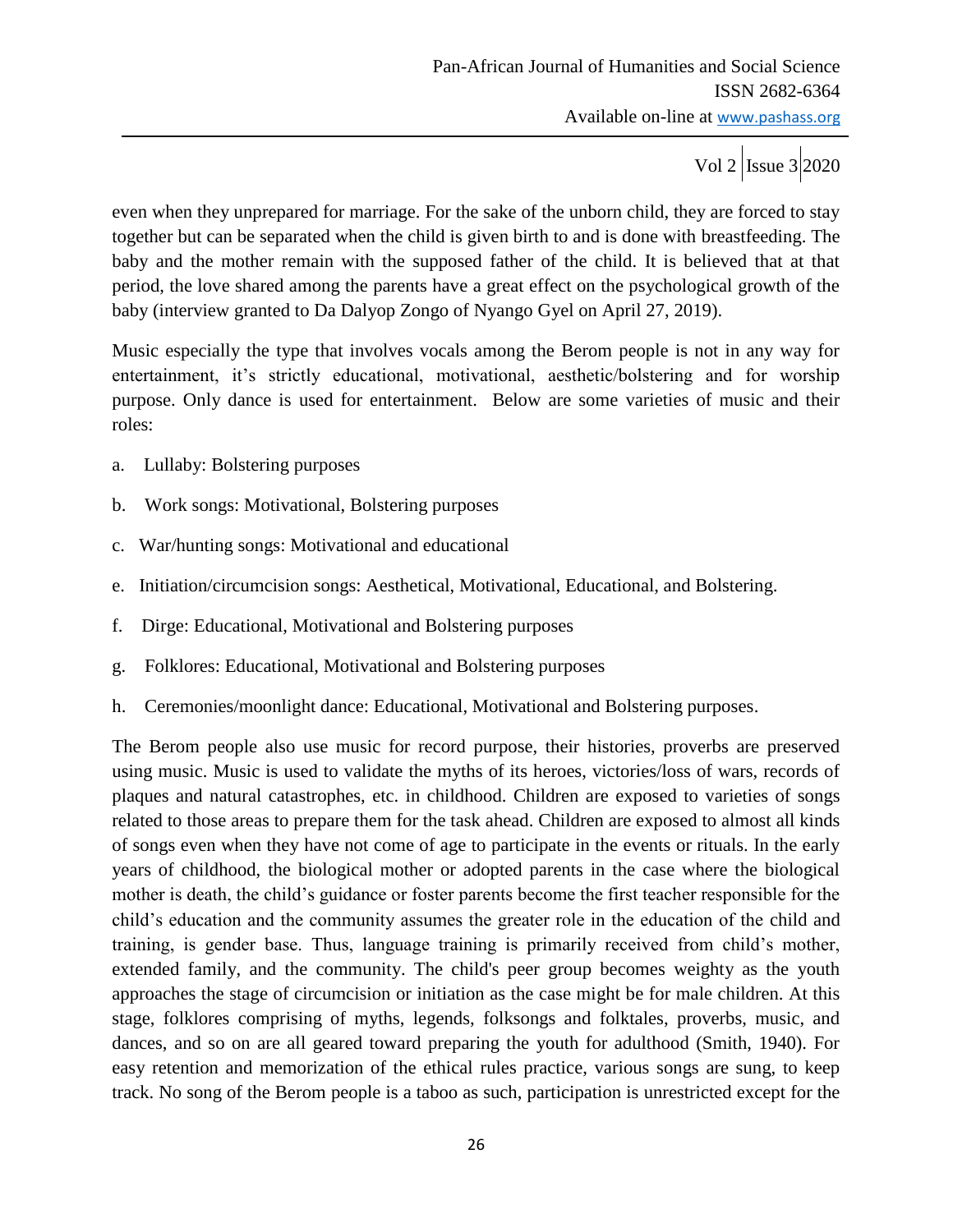purpose it did not meant for. At night during folklore on the myths of heroes, the orator sings the war songs as he or she narrates the story, the songs are sung in a very low tone in order not to arouse tension in the community. The instruments that accompany the songs such as the one-tone antelope tusk blown are descript by the orator; processes involve manipulation of the instrument are demonstrated to the students.

In the Berom traditional educational system, there is a classroom which is the aged or orator's apartment, when the moon is bright, the instruction can take place outside the compound. At night before bed-time, children in every household converge in the room where they listen to folklores from the orator. In situation, were that household do not have an orator, the children go to the nearby house in the community to learn folklore. The children were given time to ask questions where they needed clarification, they get evaluated by the orator after the lesson period. When the moon is bright, children are left to demonstrate all they have learned at the moonlight dance arena with strict supervision of the elderly one(s) in society. At day time, children who have come of age are exposed to various domestic, vocational, farming and hunting activities all under the strict supervision of elder (s) and all the above-mentioned activities are guided by music.

### **The Influence of the Traditional Curriculum on the Modern Curriculum.**

The African traditional system of education un-arguably forms the basis of the modern system of education because of its self-reliance. The traditional system of knowledge has immensely contributed to global knowledge for instance, in medicine, the intimate understanding of the environment has given room to a lot of discoveries of some new drugs. With the aim of survival in indigenous knowledge when married to the modern educational system, the knowledge acquired will metamorphose into a strong force of reckoning. Education for self-reliance as projected in the African traditional educational system encourages learning by participation and prepares the learners for life duties in their society (Hamilton-Ekeke and Dorgu, 2015). In the traditional system of education, learning skill, social and cultural values, and norms are projected. Training of progenies starts right at birth and continued to adulthood (Murray 1967:14). Neglecting the traditional system of education can only project a self-centered community where war thrives, therefore, the natural state of man does not make war with all people or go contrary to each person but rather a municipal culture made orderly by the presence of a host of ethical rules. In childhood, the teacher presents to the children a paradise world which already has its roots in the traditional form of education. In childhood which serves as the foundation to educations, parents involvement in the education of their wards is highly encouraged. Home works are given to children to be aided by their guidance as to the tradition it is in African traditional educational system. Music and play are a gateway to learning in all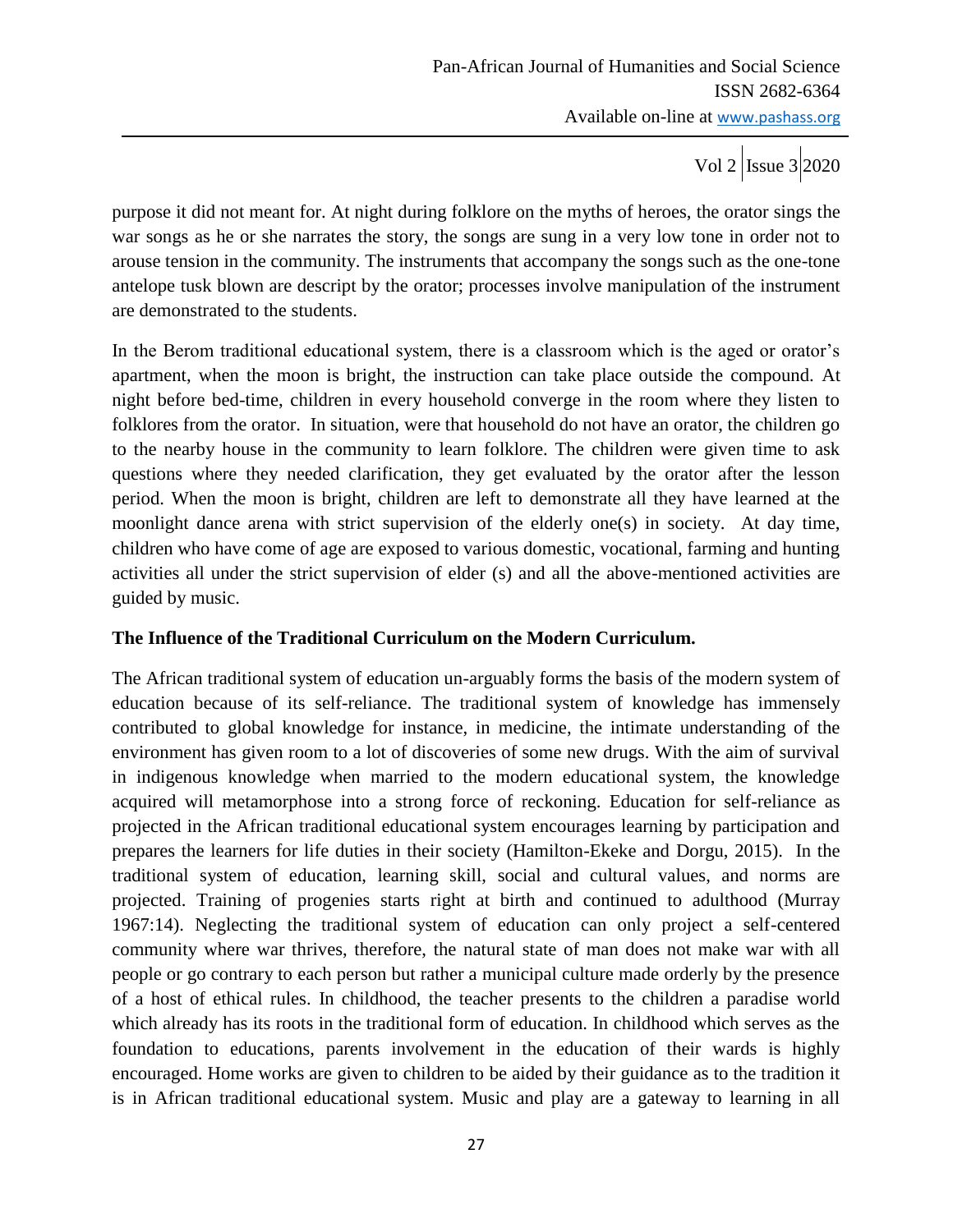fields. For example, in most Nigerian primary schools, the states of the nation, alphabets, and numbers are easily memories using music. That concept of memorization is purely traditional just as it was a practice in educational tradition by the African traditional society as it was of prime importance; children's education took place within the family through various 'schools' and by means of stories and proverbs as occasion offered itself (Okoro,2010).

The traditional system of education in Africa involves all people with none left behind irrespective of status in the community. Because of the hypnotic role played by the colonist however the afro-educational system was seen inadequate to contribute to the present world demand and the need for more diversified skills, the afro-educational system was swallowed by modernism yet its effects are glaring in the modern educational system especially early childhood and also in vocational studies. The traditional system of education deals with practical such becomes so relevant to the community life especially learning by doing. Though both the traditional and the modern educational systems are geared toward preparing inheritors on life challenges as they encourage learning by participation they both prepare learners to work for the progress of their societies.

### **Functional Role of Music in the Mental Development of Human Iq**

There has been a thoughtful debate on whether or not music helps in mental development. However, it has been established, through diverse use of music to ascertain it can improve human IQ? The result is that humans can benefit from music's impact on both hemispheres of the brain, which make learning easier. A simple demonstration carried out by Strickland (2001/2002) that how many times does a catchy song that keeps ringing in one"s head no matter how you tried to forget it, it keeps reoccurring again and again? Again, after reading a story in a book and repeat a paragraph word for word over and over? This evidence silence the thought that music has no effect on human IQ. The result clearly shows that music possesses the ability to position and to reposition the brain, especially in early childhood. A research carried out by Frances and Gordon Shaw and colleagues using Mozart"s sonata for two pianos in D major and the final result collected shows that there was a significant shot-time spatial reasoning (Caulfield, 1999). Using music in learning can be classified under optical learning and according to Davies (2000) explained:

> Optimal learning occurs when the two hemispheres of the brain work together. Any leaching strategy, such as music, that integrates the functions of both hemispheres uses the natural

faster, and more fun (p. 148).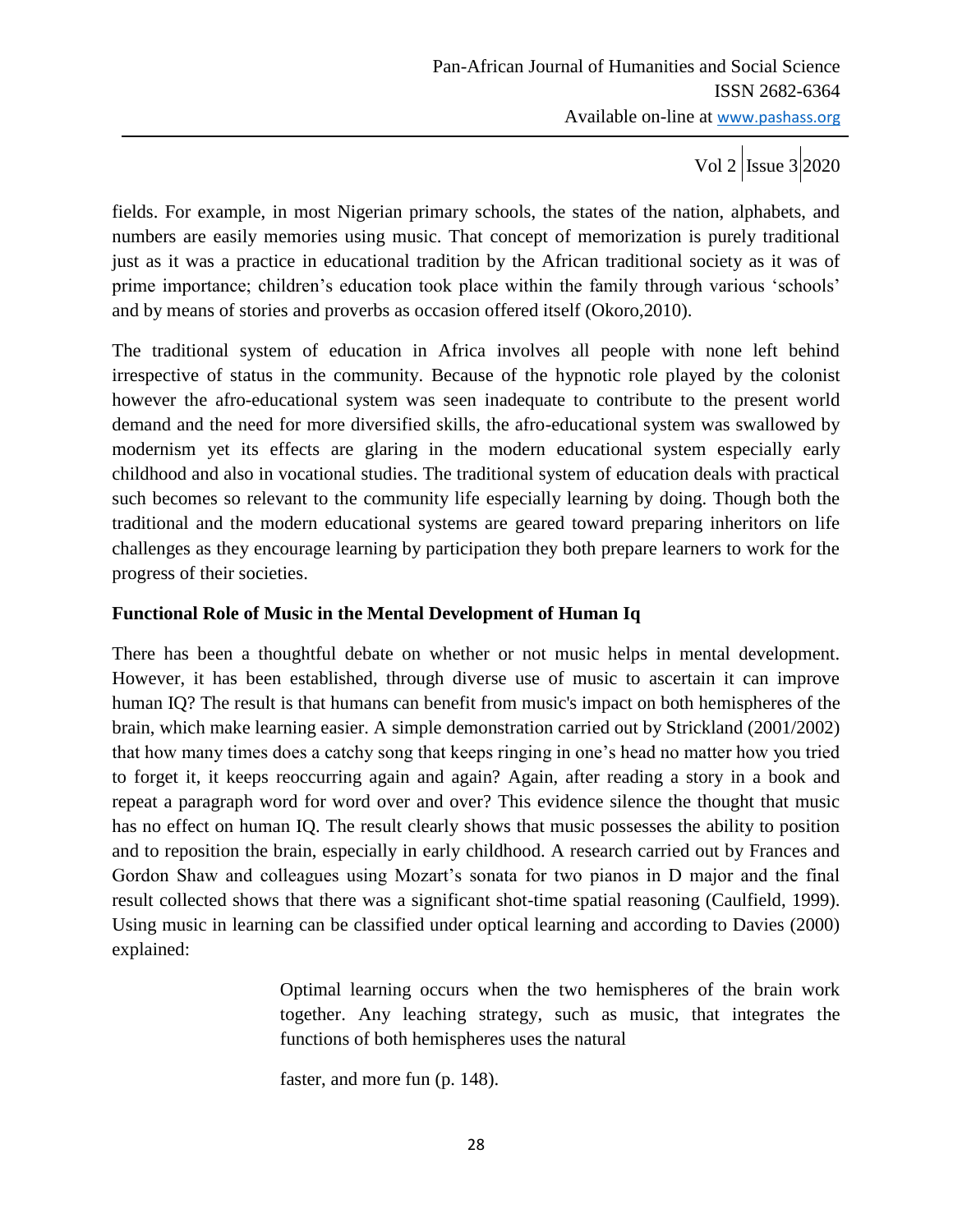Music and play help to develop their retentive skills. Using songs as part of children daily routine helps children reminisce their schedule and to alteration tackles from one activity to another. At the early stage of children"s education, their nerves are not developed to retain information as the adults do for that they learn by imitation, observation, and demonstration as done in the traditional African educational system. Music can also be vital for students with learning impairments as proven by McIntire (2007) explains, "Tommy has trouble memorizing spelling rules, but after his music teacher sets the rules to a catchy tune, he remembers them, and his spelling performance greatly improves" (pg. 44). Music help in developing the social, emotional, and cognitive skills; children participate in the music helps them to express themselves tangibly, represent feelings, and acquire ultimate ideas and skills. Music and play in childhood work for hand in hand and they both indispensable mechanisms to a child"s mental development, but this is not always understood. There are many areas in early childhood where music is inseparable such as in cognitive development: Songs can be used to teach new concepts and to introduce new ideologies and vocabularies. With a good sense of the music, children get the opportunity to explore adult roles without fear of intimidation, in a nutshell, music gives children confidence in all their dealing. As they sing lullabies to their babe dolls, the children emulate parental role that keeps them in touch with the traditional system and the society at large. Music exposes children to their environment as they sing songs that are related to their environment. In music, the children"s awareness of their body and fine motor skills (Bredekamp & Copple, 1995). The beauty of teaching music to children in early childhood just as it"s done in the traditional system of education, music at that level is educational, as it relates to other areas of the curriculum being it arithmetic, sciences, religion, language, drawing, social leaving etc. As children make contact, musical participation helps in the development of their cognitive, socialemotional, physical and therapeutic as well as foster the emotional development of theM (Dodge and Colker,1992. Eliason and Jenkins, 2003).

### **Conclusion and Recommendation**

The African traditional system of learning has clearly given us the true meaning for education putting the society in front of human development, value for good morals as its watchword. Learning must be individualist as done in the traditional system for that projects individual potentiality rather than generalizing the learning system that will end up making some people a liability to societal development. Learning must be viewed beyond classroom and certificate even though many developed countries judge credibility beyond certificate. They look at productivity and what one can offer; this shows that the modern world is reversing to the African system of education. The technological inventions witness globally is reversing the world to the traditional system of oral learning, the electronic machine with information stored in them are being developed to aid in the reading information to human orally as it was done in Africa.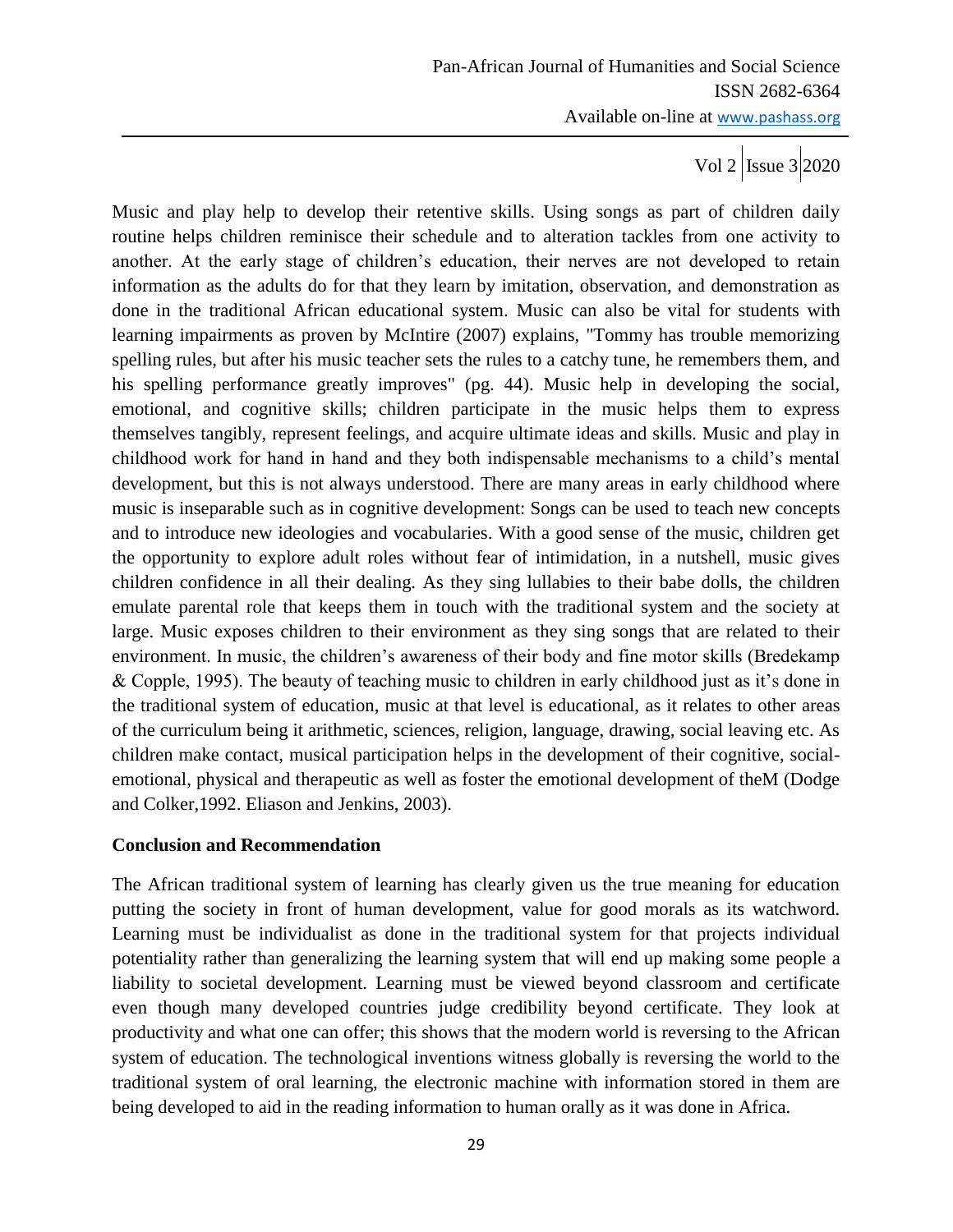This serves as a clarion call for Africa on the need to gather the reminisce of their cultural practice as it will become a hot cake in the future. There is a wide gap and a vacuum in learning as practiced today. The parents" children relationship is dying away, children are given to nannies or are send to daycare on the supervision of strangers who care less on the children; probably because of the high number of students enrolled in the school and lack of sufficient workforce. On a visit to one of the best primary and secondary schools in Jos Emmaus International on why they don't consider setting up a boarding school? Their reason was that parenting plays a vital role in education as such they suggest for children to be with their parents until their secondary school, that will reduce peer impact on the children and that will also aid in monitoring the child educationally and collectively (interview granted to Mr. Philip Thomas on February 23, 2019).

As the practice was in the olden African society, music should be encouraged in all facet of learning that will bring out the humans in student and that will improve the learning ability of students also. The benefits of learning music in schools are so sufficient yet the workforce is too low, making many students not to benefit from the music practice, music with attention disorder should be restricted to avoid interference and concentration of the student. Music must be given to the students" base individual needs.

### **References**

- Azgaku, C. B. A., and Osuala, U. S. (2015). The Socio-Economic Effects of Colonial Tin Miningon the Jos Plateau: 1904 – 1960. *Developing Country Studies*, 5 (14), 35-39.
- Block, W. W. (1973), Tendencies in African education. *Today's Education Journal*, 11. (12), 30- 36.
- Boateng, F. (1985). African traditional education: A tool for intergenerational communication. InM. K. Asante, & K.W. Asante (Eds.), *African Culture*. London: Greenwood Press.
- Bredekamp, S., & Copple, C. (Eds.). (1995). Developmentally appropriate practice in early childhood programs. Washington, DC: NAEYC.
- Caufield, R. (1999). Mozart effect: Sound beginnings. *Early Childhood Education,* 27 (2), 119121.
- Davies, M. A. (2000). Learning .... the beat goes on. *Childhood Education*, 76 (3), 148-153.
- Davou, S. Y. (2018). Social media and the Berom indigenous music. *Verstehen Journal of Social Research,* 1 (1), 193-207.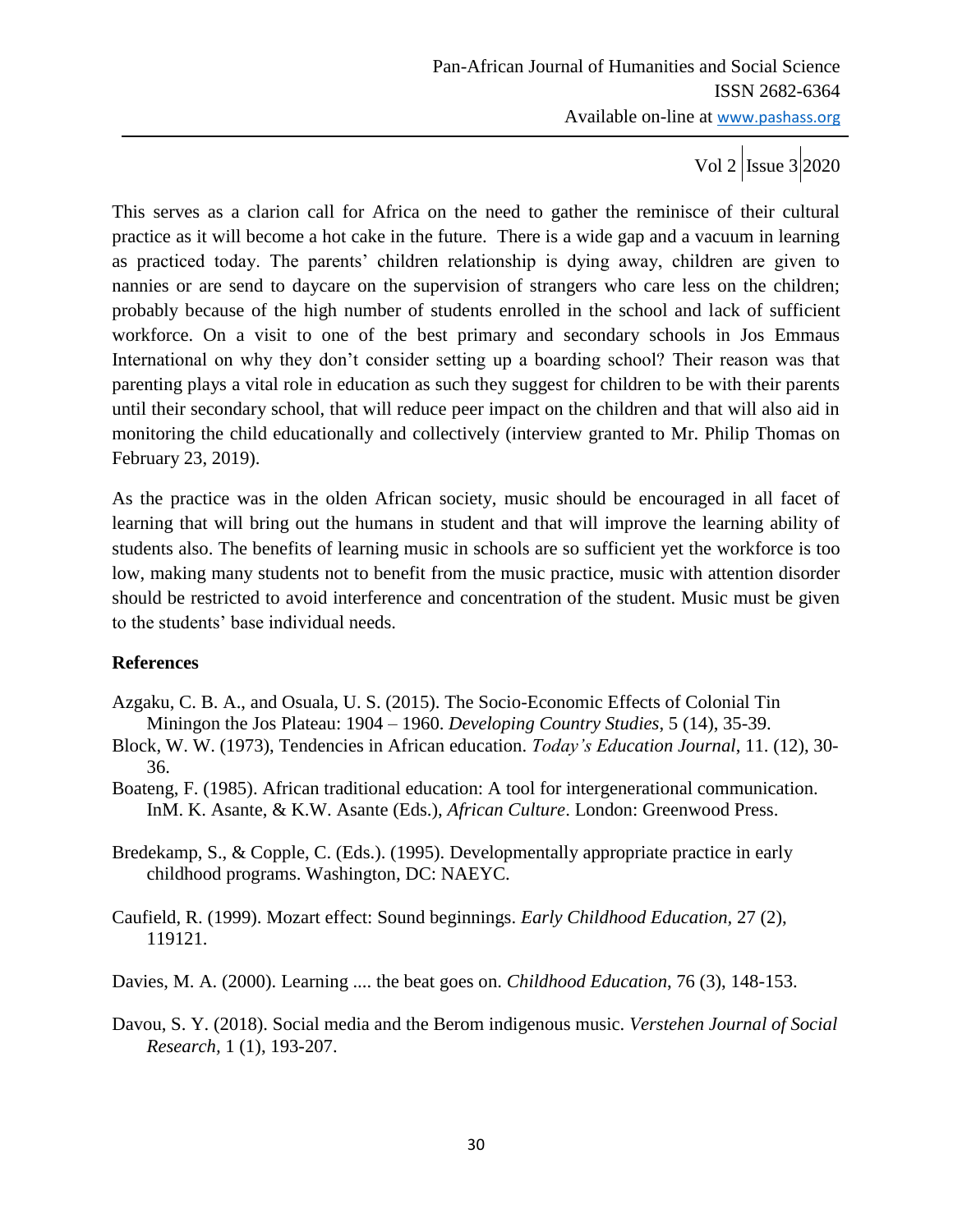- Dibs, C. Z. (1988). Formal, non-formal and informal education: concepts/applicability. *Cooperative Networks in Physics Education - Conference Proceedings 173*; New York. American Institute of Physics (pp. 300-301).
- Dodge, D., & Colker, L. (1992). Creative curriculum for early childhood (3rd ed.). Boston: Teaching Strategies, Inc.
- Eliason, C., & Jenkins, L. (2003*). A practical guide to early childhood curriculum (7th ed.)*. Columbus, OH: Merrill Prentice Hall.
- Emeagwali, G. T. (2006). Africa and the textbooks. In G. T. Emeagwali (Ed.), *Africa and the academy*. Trenton: Africa World Press, Inc.
- Hamilton-Ekeke, J.T., & Dorgu, E. T. (2015). Curriculum and indigenous education for technological advancement. *British Journal of Education.* 3 (11), 32-39.
- McIntire, J. M. (2007). Developing literacy through music. Teaching Music, 15 (1),44-48.
- Mosweunyane, D. (2013). The African Educational Evolution: From Traditional Training to Formal Education. Department of Adult Education, University of Botswana, Botswana.Retrieved from <http://dx.doi.org/10.5539/hes.v3n4p50>
- Murray, Victor. A. (1967). The School in the Bush: A Critical Study of the Theory and Practice of Native Education in Africa. London: Frankcass.
- Njoki, M. A., Kinyua, L. P., & Muli, N. L. (2015). The practice of African indigenous educationand its relevance to theory and practice of modern education in Africa. *International Journal of Innovative Research and Studies,* 4 (12), 133-146.
- Okoro. K. N. (2010). African traditional education: a viable alternative for peace building process in modern Africa. *Journal of Alternative Perspectives in the Social Sciences*, 2, (1), 136- 159.
- Olutayo, O. A. (1999), The Igbo entrepreneur in the political economy of Nigeria. *African StudyMonographs*, 20 (3), 147-174.

Rodney, W (1972). How Europe underdeveloped Africa. Harare: Zimbabwe Publishing House.

- Rupp, N., Ameje, J., & Breunig, P. (2005). New studies on the Nok culture of Central Nigeria. Journal of African Archaeology Vol. 3 (2), pp. 283-290. Retrieved from <https://www.researchgate.net/publication/228965010>
- Sifuna, D. N., and Otiende, J. E. (2006). An introductory history of education. Nairobi: University of Nairobi Press.
- Smith, E. W. (1940). The Function of Folk-Tales. *Journal of the African Royal Society*. XXXIX, (C), pp. 64-83.